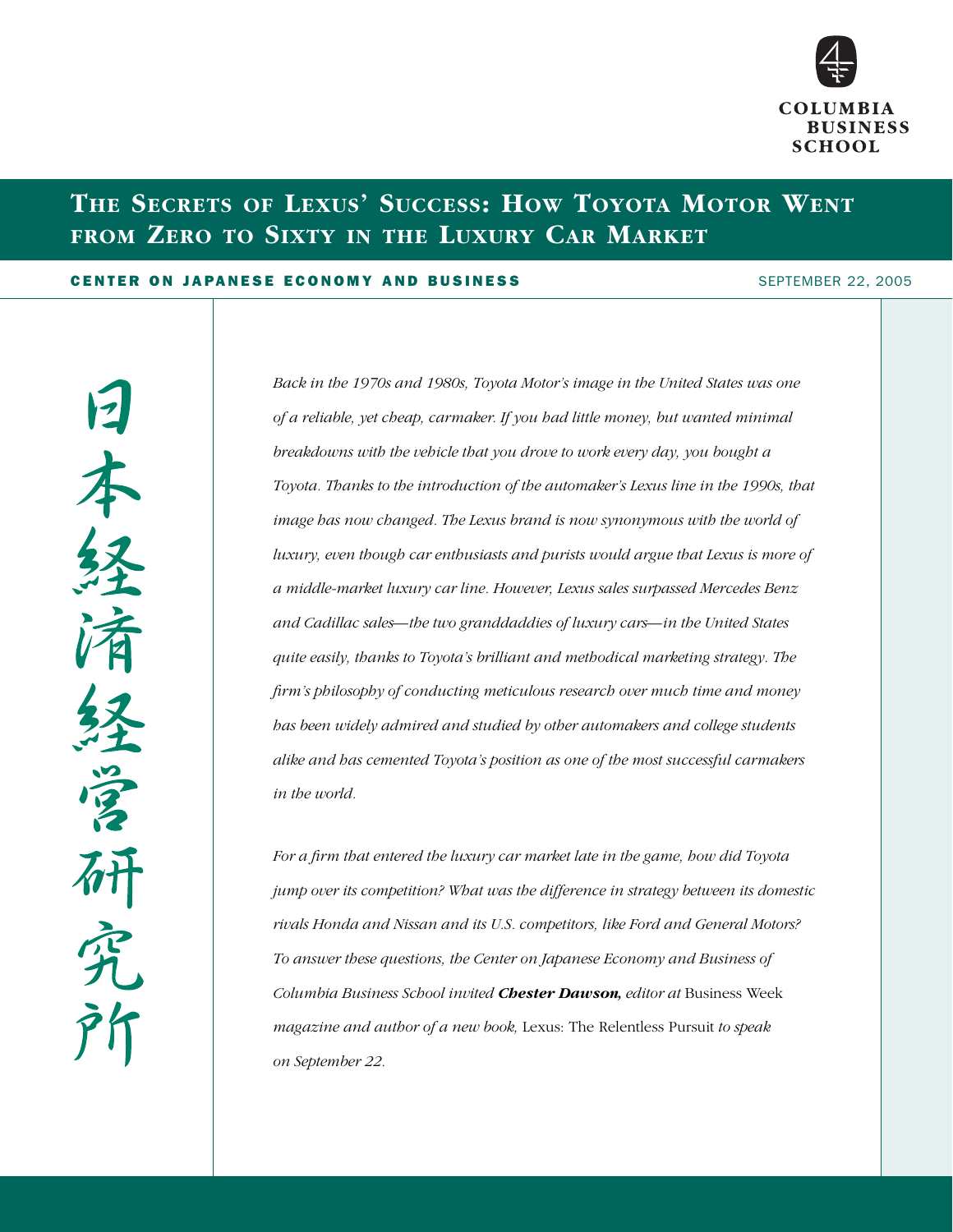

HUGH PATRICK *Director, Center on Japanese Economy and Business, Columbia Business School*

There are now three winning Japanese automobile manufacturers of note: Toyota, Honda, and—now that it's been restructured and revitalized— Nissan. In a global sense, Toyota is the most remarkable of these. I first visited Toyota in the mid-1980s, and back then, I had the sense that I was meeting with a somewhat parochial group of people who didn't know a great deal about the rest of the world except that they were selling a whole lot of cars. In 1980, Toyota didn't have any factories outside Japan, but it was exporting a third to a half of its output. Over time, it has grown into this global powerhouse. You can't say today that Toyota is a parochial organization by any means. In 1980, most of their team didn't know any English. Most of them had not worked abroad. That's no longer true. Toyota has quick learners, and we see that it has been involved in an incremental, continuous improvement process. We saw it in the way

the Board of Directors behaved, operated, and utilized the information they were gathering, because they decided that they didn't need people like me talking to them about Japan's role in the world. What they needed were engineers and other strategic planners, which was graduation in and of itself. My personal view is that Toyota is the best automobile company in the world, certainly the most profitable by far. I think its profits last year equaled the sum of Ford, General Motors, and Chrysler.

I'm delighted to introduce Chester Dawson because he knows a great deal about the automobile industry and about Lexus. He is the Asian, European, and Emerging Markets Editor at *Business Week,* and he worked in Japan for ten years. Before that, he did an undergraduate year in Japan. I guess that's where he got hooked and why he brings a lot of practical experience from working in Japan. He's written extensively on the Japanese automobile industry, although his focus is mostly in finance, securities, markets, and banks.

Lexus is an example of a new automobile luxury market that Toyota has developed quite successfully. Mr. Dawson has written, *Lexus, The Relentless Pursuit,* a fascinating book that utilizes a combination of internal documents that somebody

leaked to him, oral interviews, and other information. I now turn it over to him.



CHESTER DAWSON *Editor,* Business Week

Thank you for that warm introduction, Professor Patrick. I am here today to talk about Lexus and what made that brand such a success for Toyota. Some history is in order on how this brand came to be. Lexus was born out of a brainstorming session of Toyota's chiefs on a hot August day in the summer of 1983. At that point, even the most zealous proponents of a Japanese luxury car program could scarcely imagine what Toyota would unleash upon the market a decade later. Lexus has grown from a little more than an oxymoron when it debuted in 1989. Think of it—a Japanese luxury car! It was laughable at the time; now it is the leading luxury brand in the U.S. for the past five years running. That means Lexus has greater sales than Cadillac, Lincoln, BMW, and, yes, that former benchmark of luxury, Mercedes Benz. *Toyota has quick learners. We see that it has been involved in an incremental, continuous improvement process. —Hugh Patrick*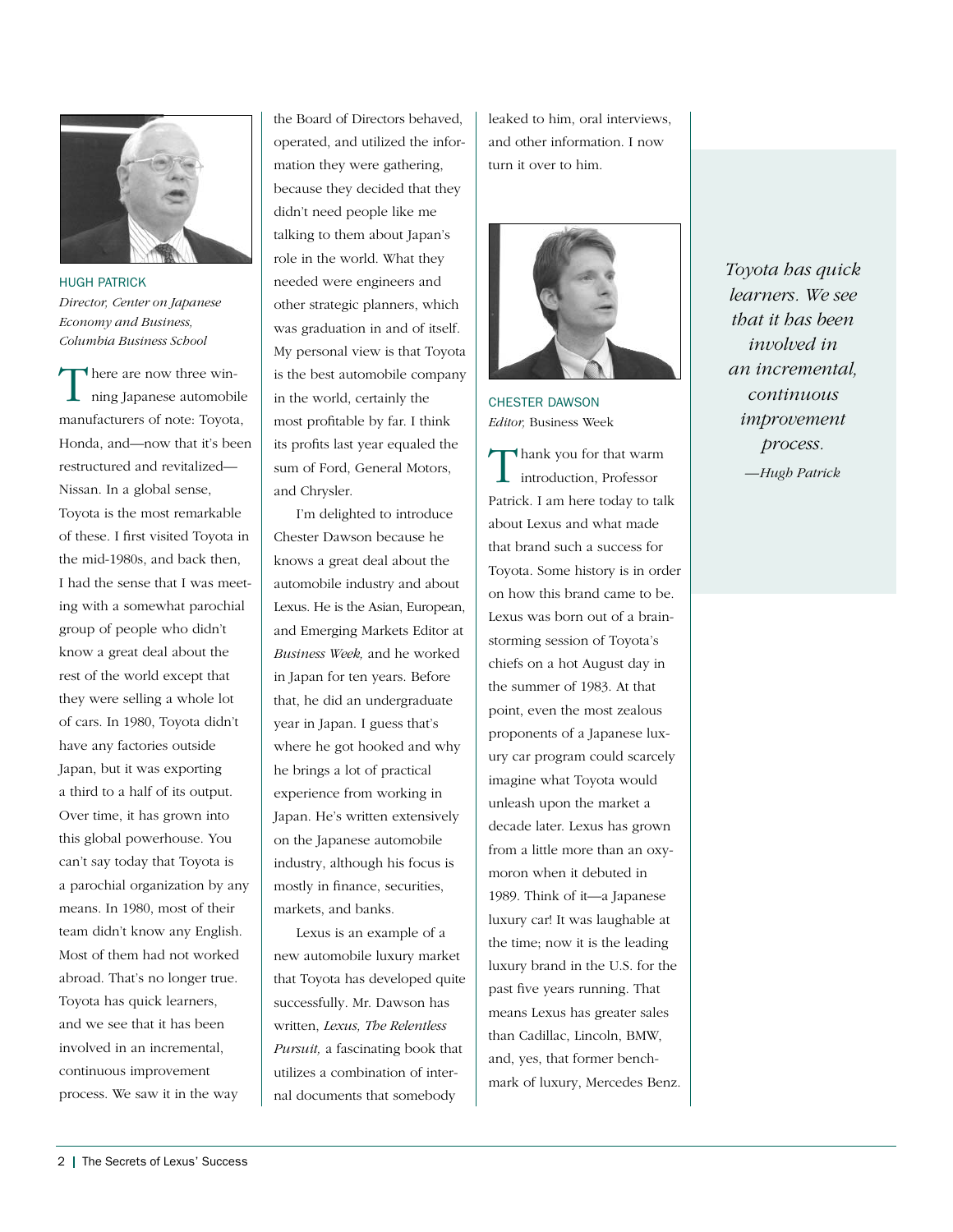*To keep the loyalists who'd supported the brand's growth through the 1970s and 1980s, Toyota felt it needed to go to a new level.*

*—Chester Dawson*

Sales rose from less than 20,000 units in the first year to just under 300,000 units last year, up 10 percent over the previous year. There are more than a million Lexus vehicles being driven on the roads of America today. That's a testament not only to their marketability, but also to their durability. You still see a lot of the very first models being driven today. Lexus is synonymous with the word "luxury," from which it was derived. Like Kleenex, it's another "X" word that's crossed the divide between corporate jargon and into the popular lexicon. These days, people think nothing of describing things as "the Lexus of espresso makers" or, mundanely, "the Lexus of vacuum cleaners." Recently, I met a young woman whose first name was, yes, Lexus. In fact, the *Wall Street Journal* has reported that Lexus has surpassed Mercedes and Chanel as the most popular luxury brand name for newborns. Now THAT's power branding!

Even though I'm an employee of *Business Week,* I will tip my hat to *Fortune,* a rival publication. *Fortune* wrote something with great insight fifteen years ago, in an article titled, "The Inside Tale of How Lexus Came into Being Is Rich in Lessons for Anyone Who Yearns to Develop Up-Market Products." Of course, *Fortune* doesn't always get it right. It hedged

those prescient remarks by saying, "Getting the Lexus out of Toyota, whose forte is rolling out wheels for the millions, is like producing Beef Wellington at McDonalds." But before I go into the details of how Toyota succeeded in making Beef Wellington for the masses, I'll speak briefly about why Lexus was created by Toyota in the first place. With that insight, it's easier to grasp the marketing success that came with these cars.

There were a lot of reasons for the creation of Lexus, including that it was a logical next step for Toyota. By the early 1980s, it had cleared an 8 percent global marketing share. The types of cars it was most successful with were initially the sub-compact and compact cars, or the Tercels and Corollas of the 1970s, which were something the baby boomers came to feel that they had discovered. As the baby boomers moved past college, from single, first-time car buyers, to getting married and having settled careers, they were buying mid-sized cars like Camrys. However, by the early 1980s, they were leaving the brand entirely because Toyota didn't have an equivalent to a Jeep Cherokee or a BMW 3 Series. To keep the loyalists who'd supported the brand's growth through the 1970s and 1980s, Toyota felt it needed to go to a new level.

Another reason was trade sanctions. You may not recall this, but in the 1980s, there was a lot of pressure on the Japanese to adopt Voluntary Export Restraints because there were so many cars flooding onto the U.S. market. In fact, there was a period when there was an informal quota on how many Japanese cars could come in. Thus, if you're thinking about how to grow the products of a company at a time when exports are under strict limitations, one way to go is value, rather than volume. From quantity, Toyota went to quality. If they could sell just as many or even fewer cars but charge more per vehicle, then it was a way to clear the hurdle for profit growth. And Toyota was keeping up with the Joneses. Nissan was developing its own luxury line called Infiniti. Honda had its Acura, which debuted three years before Lexus in 1986. Toyota certainly didn't want to be left behind. When Toyota first came to the U.S. in the late 1950s, they tried to sell their Crown line. They actually opened up a showroom in Beverly Hills with a lot of fanfare, but the car was so underpowered that it was quickly dismissed by the auto press. Toyota had to turn tail and head back to Japan. It wasn't until twenty years later that they came up with a product that could really stand up to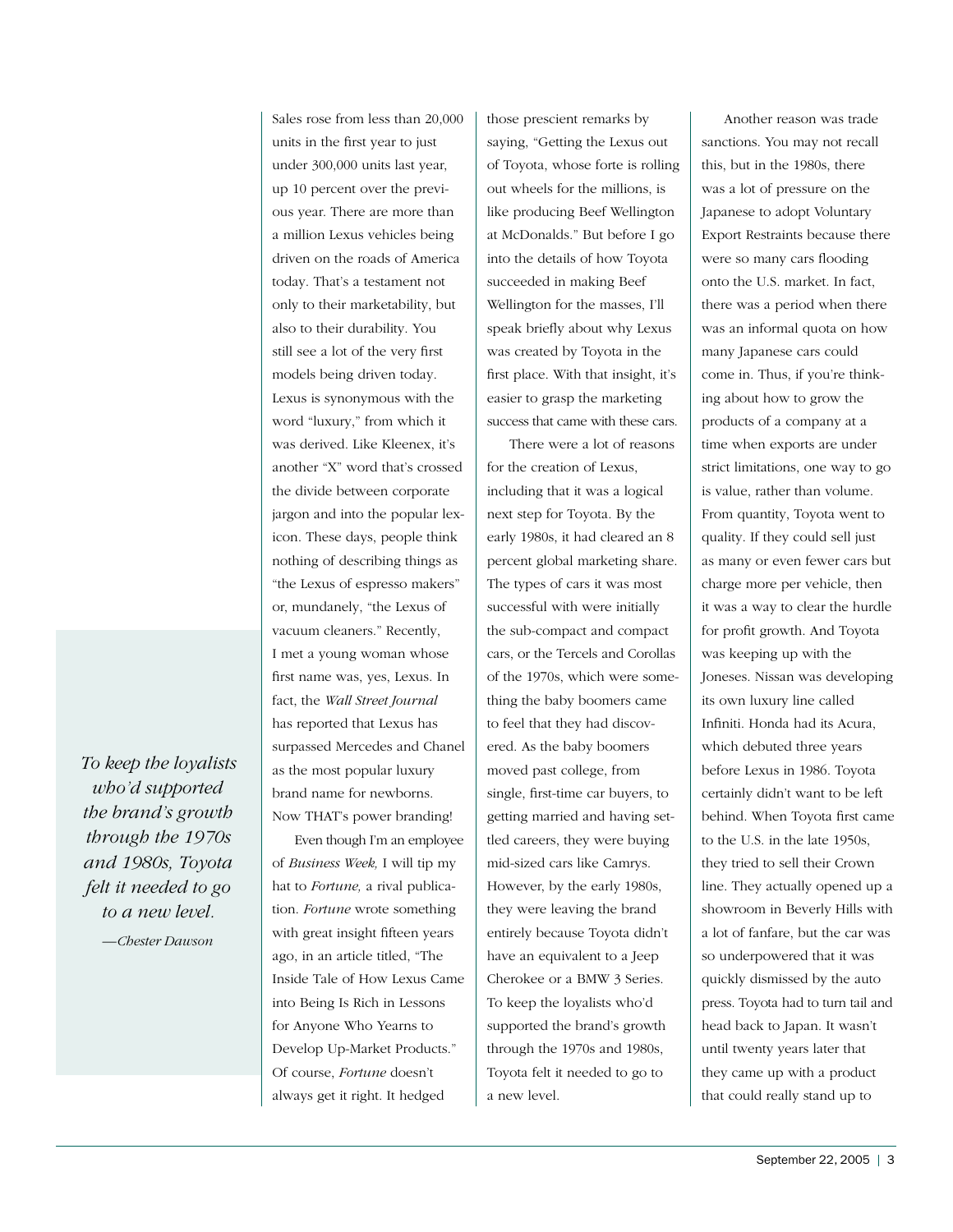the competition in the U.S. Management was pretty consistent during that time, and there was little turnover. The Toyoda family retained hold of the company, and they wanted to show technology that competed with the very best in auto making. Going to luxury automobiles was one way to do that.

Lastly, they sensed a vacuum. There was an opportunity for Toyota to do something that it had always done well: stress "Value for the Money," give people a bargain, make people feel like they're getting a better deal than anywhere else. In the 1980s, Mercedes, BMW, and Cadillac all had very few model changes. They weren't very responsive to customer complaints, which in the industry is known as "suffering for the brand." If you want to own a Mercedes, you're going to have to put up with long waits at the shop and maybe not the ideal setup for the engine you want. So Toyota sensed that there was an opportunity there. The companies that had dominated luxury brands had grown fat and lazy. They put through price increases every year regardless of a lack of value added in the car. So when Toyota launched its first Lexus, it sold for \$10,000 less than the E-class Mercedes and the 5 Series BMW. The auto press said that the Lexus was very much the equal of the top-level S Class Mercedes or the 7 Series BMW, with roughly a \$30,000 savings. For people who weren't interested in brand value, that wasn't important. But for people who were interested in getting a good deal, of which there are quite a few, Toyota hit the market dead on.

What was the secret? There's no magic formula for how they did it. Without any doubt, Madison Avenue had a lot to do with it, but at the root, it all comes down to the product. No matter how great an ad campaign is, no amount of snake oil is going to sell a product unless you have a product to crow about. Toyota was not the first to step into the luxury market. Honda was pushing Acura first, which fits the pattern of how Toyota has done things. It wasn't first to have plants in the U.S. It waited for Honda to do that, and then Nissan. It wasn't the first into a lot of markets, including pickup trucks. Now it's building a plant down in Texas years after Nissan went into that market. But once it latches onto something, it usually does it very well.

For its first Lexus, Toyota basically gave its engineers a blank check. There were 450 prototype cars developed for the first Lexus, using 1,400 engineers, and 2,300 technicians. It was developed over a six-year period at a cost of a billion dollars, which is several times the amount spent on a usual model in the development phase and seven times the number of dedicated employees. Quite an effort went into this. Just to put that into some perspective, the number of people that Toyota had assigned to work on the first Lexus in the 1980s was a little over half the number that Boeing assigned to build its first 777 jumbo jet in the 1990s. When I had the opportunity to speak to the Chairman of Toyota a couple of years ago, I asked him about expenses. He said that he told his crew to spend as much money as they needed to, but the company would not be willing to put a dime into building a maintenance network in the U.S. because it expected the car to never break because of all the funds that were being put into it. That was obviously an overstatement, but it reflected this kind of thinking. They plowed all kinds of money into it and they took apart the competition. Literally. They went into every car—the S Class, the 7 Series BMW—broke them down into each component and then set strict parameters for meeting or exceeding the quality of each and every part at a far cheaper cost.

I have talked to several Americans who were brought into Toyota at a very early stage. They remember walking

*For its first Lexus, Toyota basically gave its engineers a blank check.*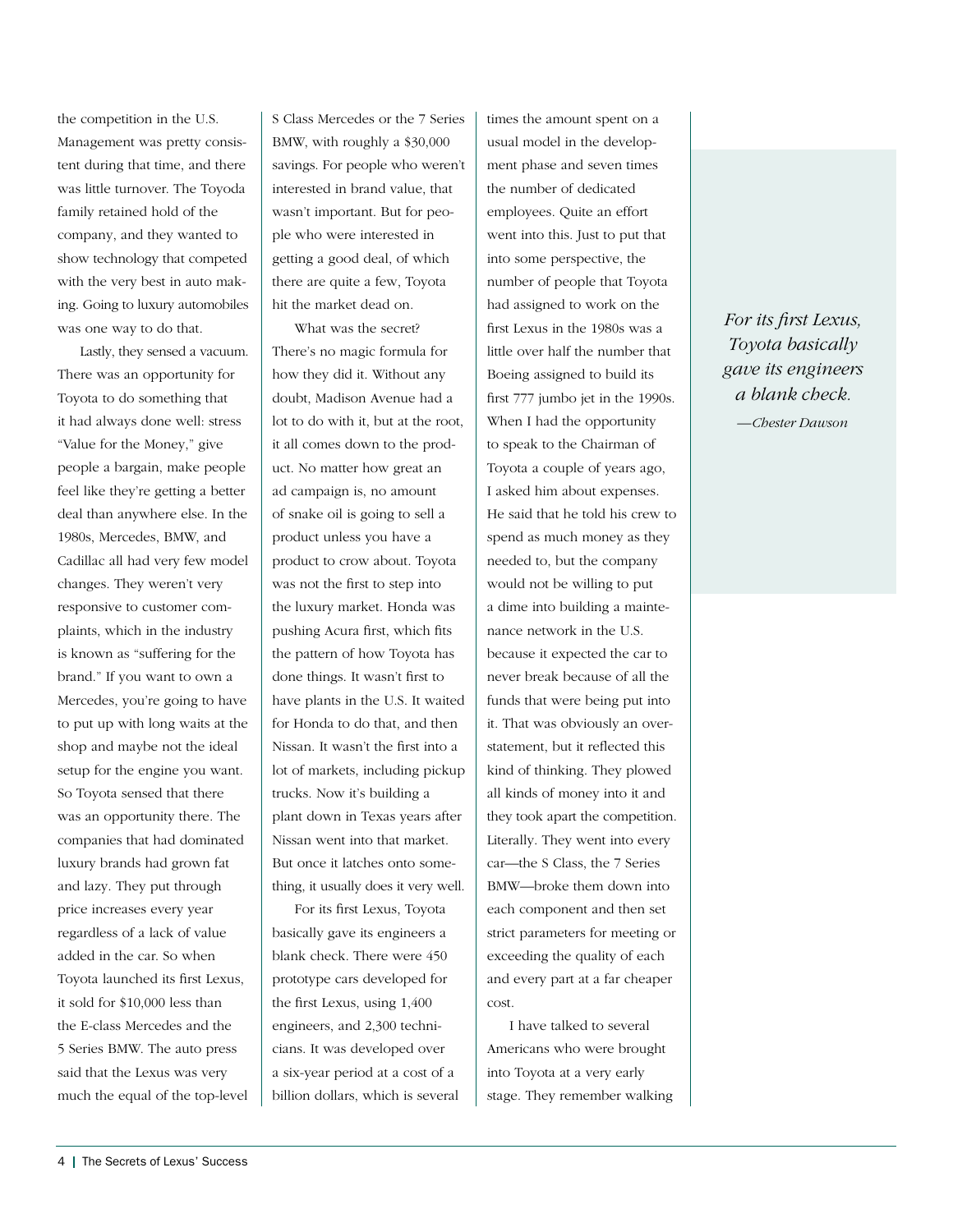by these rooms in the Toyota Development Center and seeing these BMWs literally laid out as if a bomb had dropped, a million parts all over the floor. Each had detailed diagrams about how it was made, what it was made out of, who made it, and how much it cost to make it.

Another key to their success was the use of focus groups. They really wanted to make a car that suited an existing need and not the other way around. Surprisingly, a lot of cars are still made today by automakers with *hopes* of finding an audience for a car it is building. As I mentioned, Toyota really went through to see how the competition built their cars, but they also wanted to know what the drivers thought. They had extensive use of focus groups, often times behind a one-way glass. So you would have Toyota engineers sitting in a room behind mirrored glass taking notes as a moderator, very often an American, talked to Jaguar, Mercedes, and BMW owners and asked what they liked and did not like about their cars. From that, hundreds of people drew detailed lists on areas that needed improvement. Also, teams of technicians were sent out from Japan to survey parking lots of upscale restaurants, garages, and neighborhoods. They wanted to have cars that would fit in well in terms of its design. They

wanted to know how valets parked cars; where did the Benz go in relationship to the Cadillac Seville or the Tercel? They found that there was a very strict pecking order. If you drove up in a 7 Series BMW, you got a primo spot up front near the entrance. If you drove up in some kind of junker, it was parked somewhere around the dumpster out back.

This team wanted to have a detailed sense of how people assessed a car's value; it had a lot to do with the look, the brand, and the image. Where did Lexus fit in this pecking order? What they found was that the type of people who would most likely buy a Lexus were not necessarily the most the well-to-do; they were those obsessed with a brand image. They were what *New York Times* columnist David Brooks later defined in his book *Bobos in Paradise,* as bobos—bourgeois bohemians. He described them so: "These are highly educated folks who have one foot in the bohemian world of creativity and the other foot in the bourgeois world of ambition and worldly success." To reach them, Toyota needed to produce a car that would reach a top speed of 155 mph, faster than the top-of-the-line BMW 7 Series or Mercedes S Class; a vehicle that weighed less than 4,000 pounds in order to avoid a gas-guzzler tax that BMW and Mercedes owners had to pay; a car with cabin noise of just 60 decibels at cruising speed of 62 mph; and an aerodynamic ratio of 0.32, far lower than any of the German competition and about the same as sports cars available at that time.

Extra care was also taken during the manufacturing of these vehicles. Once they had determined what kind of car they wanted to produce, they were very careful with how they produced it. They noted that a lot of people complained about the finish and the fit of top-of-the-line cars like Mercedes and certainly Cadillacs. They were very careful to have a uniform seam for the panels that were "no greater than a uniform 7 mm wide." Even today, you can go to the factory in Japan and see guys with rulers measuring the seam around the entire circumference of the car. If there is a car that has a panel that is jarred or crooked, it is sent back to be refitted. It's that kind of attention to detail that car buyers really appreciate. There is even a place on the assembly line where workers have to take off their shoes and put on special soft-soled slippers when they're working on the interior, like installing the radio or glove compartment. If that seems excessive, it probably is. But I draw your attention to Nissan: when it built its plant in

*This team wanted to have a detailed sense of how people assessed a car's value. —Chester Dawson*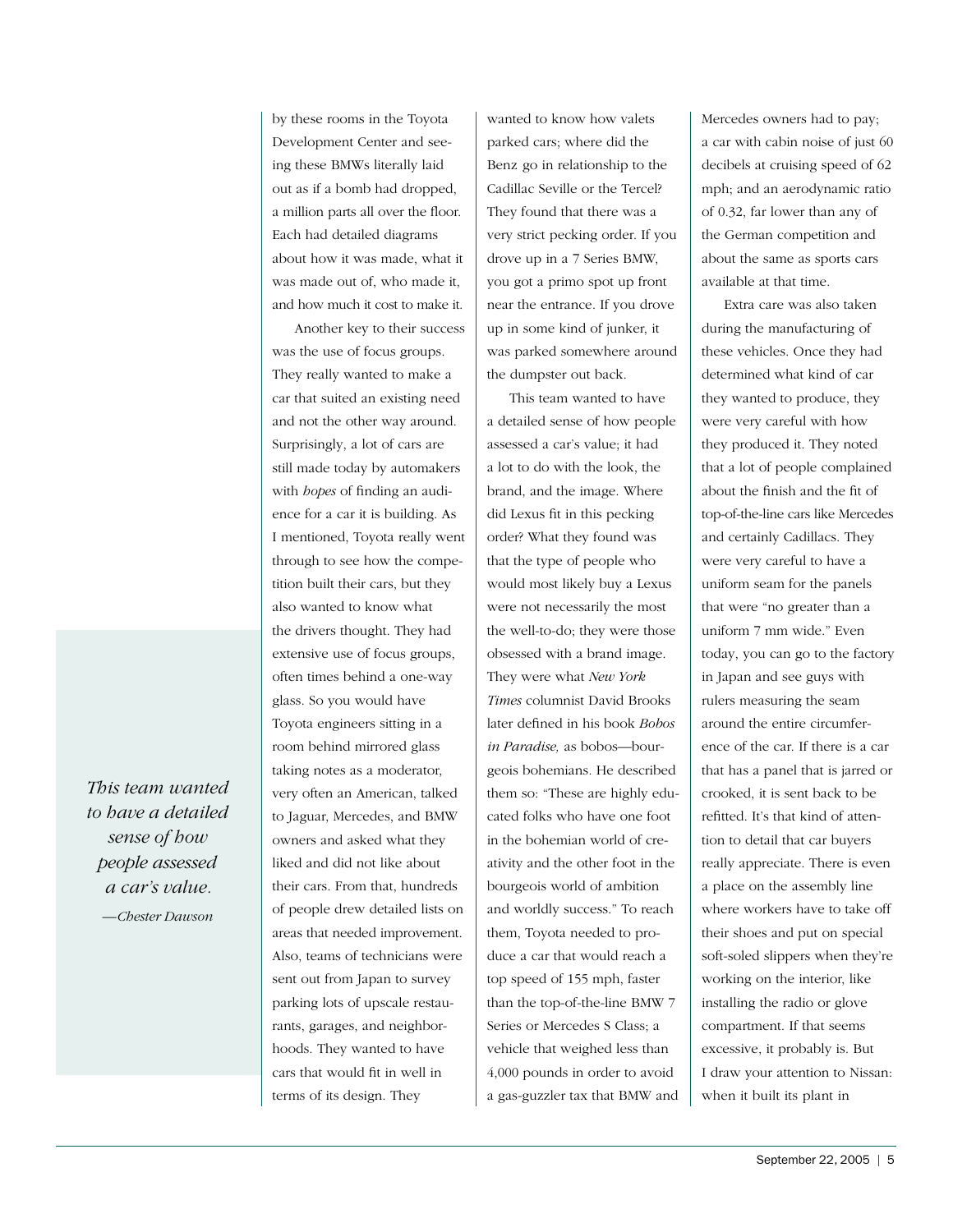Mississippi a couple of years ago, it had big quality problems. The cars had lots of nicks and scratches, and management couldn't figure out what the problem was. So they hired a big consulting agency to come in and try and figure out what was going wrong. What they determined was the problem was caused by the workers on the line—their bracelets, jewelry, and necklaces were banging up against things and scratching the car. It was something as simple as that. Of course, Nissan then restricted workers from wearing jewelry on the line, and the quality problem disappeared.

Another important point about why Lexus was able to succeed was the product range. For the first couple of years, they came out with sedans that kind of mimicked BMWs and Mercedes in their look and feel. It wasn't until 1996 or 1997 that the brand really began to take off. Actually in 1994, sales started to dip, which coincides with the time period of heated trade talks. Lexus was threatened with sanctions from the U.S. government as part of the trade talks with Japan, and the yen shot up to an all-time high against the dollar. There were a number of reasons why sales dipped, however. The biggest problem was that the product line stagnated. They came out with these great cars that com-

peted very well, but they only had two or three varieties. It wasn't until the late-1990s that things started to soar. The biggest reason for that was the RX series, which is Lexus's SUV. Up to that point, no one had really thought of taking the strengths of an SUV and combining that with the quality ride of a luxury car. The RX is the first product to really do this. It saved the brand's bacon in the 1990s because Toyota managed to tap into a niche market that no one followed for several years. In fact, Mercedes did come out with its M Class series of SUVs, but it was very last moment and it was dogged by quality problems for years. It wasn't until the latest version came out this year that they nailed down most of the quality problems. That car is selling very well for them, but for years, Lexus had this huge segment to itself. In fact, it's the top-selling Lexus car. Last year, it sold 106,000 RX vehicles, an increase of 15 percent over the previous year. But it was also the first Lexus vehicle to go over the 100,000 mark. So that one car counted for one-third of all Lexus sales last year… they really hit a sweet spot. Who was the target buyer? It was well-heeled soccer moms who, up to that point, didn't have a car they felt was right for them. They wanted a car that had a high-seating position, lots of space in the back, but had a comfortable ride like a luxury car. So Lexus has done well by going into niche markets where people wanted something specific but for years were forced to buy cars that they didn't want—because of a lack of choice.

I'll talk a little bit about advertising. Ads are very critical in getting things started. The whole ad campaign for Lexus has generally been very successful and now is used as a model in the industry. Of course, there have been some ads that haven't been as successful as others, but one reason they were able to be so dead-on with so many ads is that Toyota went to Saatchi & Saatchi, a top ad agency, very early on—even before the Lexus went on sale. Toyota asked Saatchi & Saatchi to do something special and to separate the Toyota account from the Lexus account so the two brands wouldn't compete. Saatchi & Saatchi agreed to do this, and they set up an entirely separate unit called Team One, which, to this day, is committed to doing nothing but Lexus commercials. They have 240 employees in El Segundo, California, on the other side of the country from Saatchi & Saatchi's headquarters in New York. They did this because they didn't want any people who were working on Toyota to be working on Lexus. They

*No one had really thought of taking the strengths of an SUV and combining that with the quality ride of a luxury car. The RX is the first product to really do this.*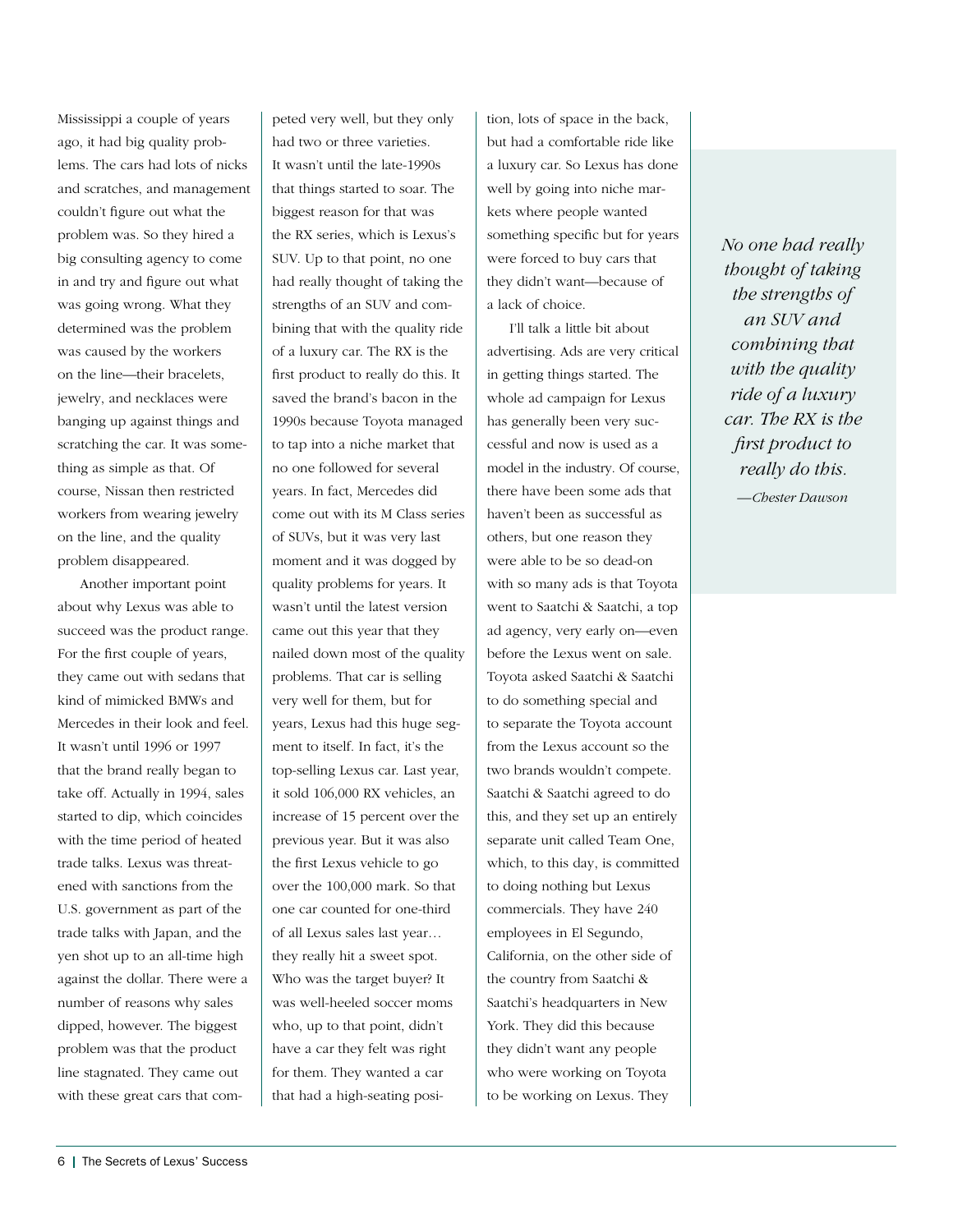*They don't go negative on the competition like some other carmakers do. That was something that came directly from Toyota.*

*—Chester Dawson*

wanted a clean break. And they also wanted people dedicated to doing just Lexus ads to figure out what it was that would turn people on to the brand. I think if you look at all the Lexus ads and try to boil it down to one word or two words to define why they've been so successful, it's all about "aspiration." They've been able to tap into the desire of American drivers who aim to join an elite club of vehicle owners whose cars are tailored to their every whim. The entire ad campaign is built around the idea that the cars are your personal valets, which is why you won't see too many chase scenes or gorgeous models in the ads. They focus on the cars and their specific attributes. This is because during the very early stages of test marketing, Toyota found that there were consumers who wanted to buy a car like Lexus but were afraid to buy one. This was because the customers were afraid that they would have to defend owning a car like Lexus at the golf course or the office, even if they liked the car's value proposition, quality factor, and Toyota in general. So in order to give people an easy set of talking points to defend their purchase, the ad campaign focused on things like aerodynamics, the quietness of the cabin, or the fact that the air bags had goldplated sensors. Actually, there's

an interesting story behind this. One of the ad guys was in Toyota City in Japan, and the engineers gave him a briefing. They happened to mention that the air bags had gold-plated sensors, and the ad guy latched onto this and created a commercial, which in turn created a buzz in the car world at the time. People thought, "Gee, wow," that really shows that as the ad voice-over says—"of course, we could have used a less expensive material, but it wasn't *money* we were interested in saving." And that's very powerful. But what the ad didn't say is that ALL cars with air bags have gold-plated sensors, since they're needed for conductivity. Saatchi & Saatchi was just smart enough to grab on to that, and it became watercooler talk for the next few months.

Another characteristic of the ads is the absence of mean spiritedness. You'll rarely see a Lexus ad that criticizes the competition, even in a jocular, fun way. There have been a few ads that teased the tightly wound German engineer or the befuddled Jaguar technician who's in the back of the RX. But generally, they don't go negative on the competition like some other carmakers do. That was something that came directly from Toyota. They wanted to be upbeat. They wanted a sense of consumers being uplifted in buying a

Lexus. They didn't want it to be a lowest common denominator proposition. Now the ad folks didn't get that message early on. They came up with a lot of ideas the never saw the light of day. One was called "The Last Supper." It showed rich German socialites partying in a castle with a voice-over that said: "The Europeans have dominated high-performance cars for 58 years. They now have 30 days left to enjoy it." This is an ad that was designed to come out alongside a big marketing push. It never saw the light of day.

Another thing Toyota didn't do was go for "Rocks and Trees." I say that because that is a derisive name for a campaign cooked up by an American ad guru that was selected by Nissan for its Infiniti line of luxury cars, the competing brand that also debuted in 1989. This guru was on a bullet train trip through Japan on his way to a business meeting, and he was apparently struck by the fact that, as the scenery was buzzing by at about 200 mph, you didn't really have to show the car. He felt you could basically succeed with a campaign of impressionistic images. So they devised this very Zen campaign of stark landscapes—and no cars. It was designed to be very cool, but it didn't work. People wanted to see the car because it was a brand-new vehicle. By hiding the car, it actually back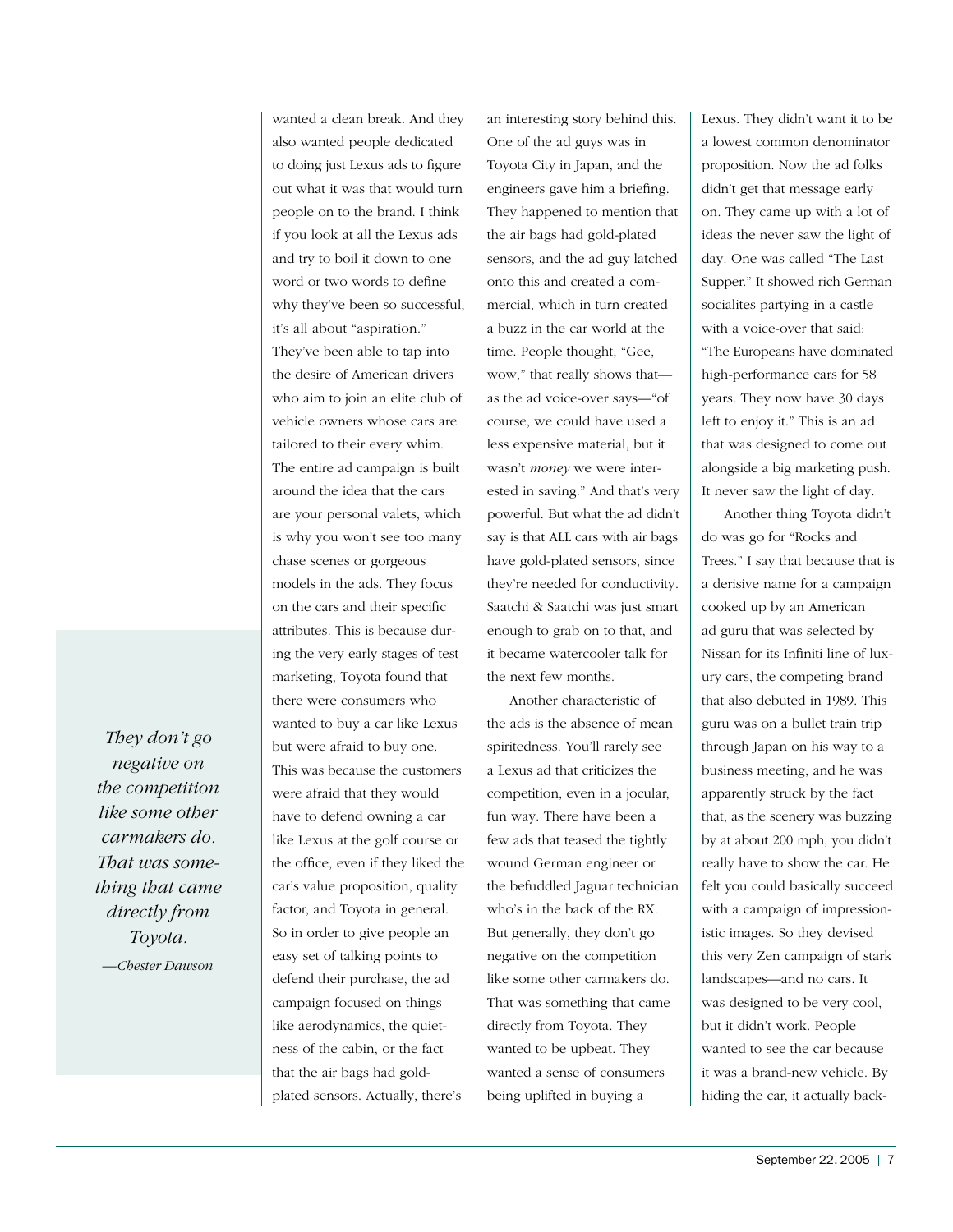fired and worked against them. That campaign went on for a couple of years, and Nissan didn't really figure out what was going wrong until it was almost too late. This also influenced how the showrooms were designed in the U.S. It was only a few years ago that Nissan got rid of these so-called "Contemplation Areas." They were like Zen chambers that you walked through before you got to the showrooms, and the sales people—in the earliest days, at least—were dressed in these kimono-like tunics. It just didn't go over very well. The idea was that Nissan wanted to project this as a Japanese luxury brand. But Toyota did exactly the opposite. There is never any sense indicating that a Lexus car is an Oriental or Japanese brand. Toyota wanted to show that this was a brand that is globally competitive. It does not want to identify itself primarily as a Japanese brand for people who like Japanese cars, even though that's also part of it. Since they wanted to compete at the top end of carmakers, they made a conscious decision NOT to go Japanese. And let's not forget that memorable tag line that's worked so well for fifteen years and still going. The tag line that *BrandWeek* magazine called one of the most effective of the twentieth century. Altogether now: "The relentless pursuit of

perfection." Those five little words say it all.

Toyota has also been very protective of the brand image of Lexus. Jim Press, the former head of the Lexus division and now head of overall U.S. sales operations, once told a reporter: "We think of our brand equity like it's a bank account. You're either making deposits or withdrawals." In other words, it's a zero-sum game. It is very much into marketing, so the ads either help you or hurt you. And in the few instances where the ads have not worked, they've been very quick to pull them and move on. They constantly go back to the same theme. I think you've all seen the ad with a Lexus in a wind tunnel to show the aerodynamics of the car. That ad was playing on TV six months ago. But it is also nearly identical to one of the very first ads they used in the early 1990s, and it's very effective. They go back to the same themes demonstrating the features of the car and why this car is better than the competition. And, of course, let's not forget those J. D. Power awards. Lexus has topped these awards for ten years running in terms of the best overall car, the best resale value, and all these other metrics. So of course, Toyota shamelessly promotes that. Whenever you have the news release from J.D. Power, the next day all the

major newspapers carry full pages ads saying that Lexus is at the top in all these categories. That's something that GM has copied. You may have noticed that the latest round of ads trumpet the fact that GM cars have come up quite a ways in the quality rankings.

Before concluding, I'd like to mention something that's extremely important for Lexus its Certified Pre-Owned Vehicle sales program. A certified preowned vehicle is a \$50 word for "used car." Lexus buys up used cars, slaps an extended warranty on them, and polishes them up so they are more marketable. The important factor here is that by doing this, Lexus put a floor on the prices of used vehicles. So if you go out to buy a used Lexus today, you're going to be very surprised to find that the price is not all that cheaper than a new Lexus. It's like the Prius, where the new Prius costs less than the used Prius since there's such a shortage. Lexus has the top resale value of any vehicle line, and that's been true for years and years. So people think of their cars as an investment, especially people who buy cars every two or three years. They get a lot out of a Lexus when they go to trade that car in. A Lexus SC430 retains about 60 percent of its value, which is at the top of its class. So that goes back to the

*Since they wanted to compete at the top end of carmakers, they made a conscious decision NOT to go Japanese. —Chester Dawson*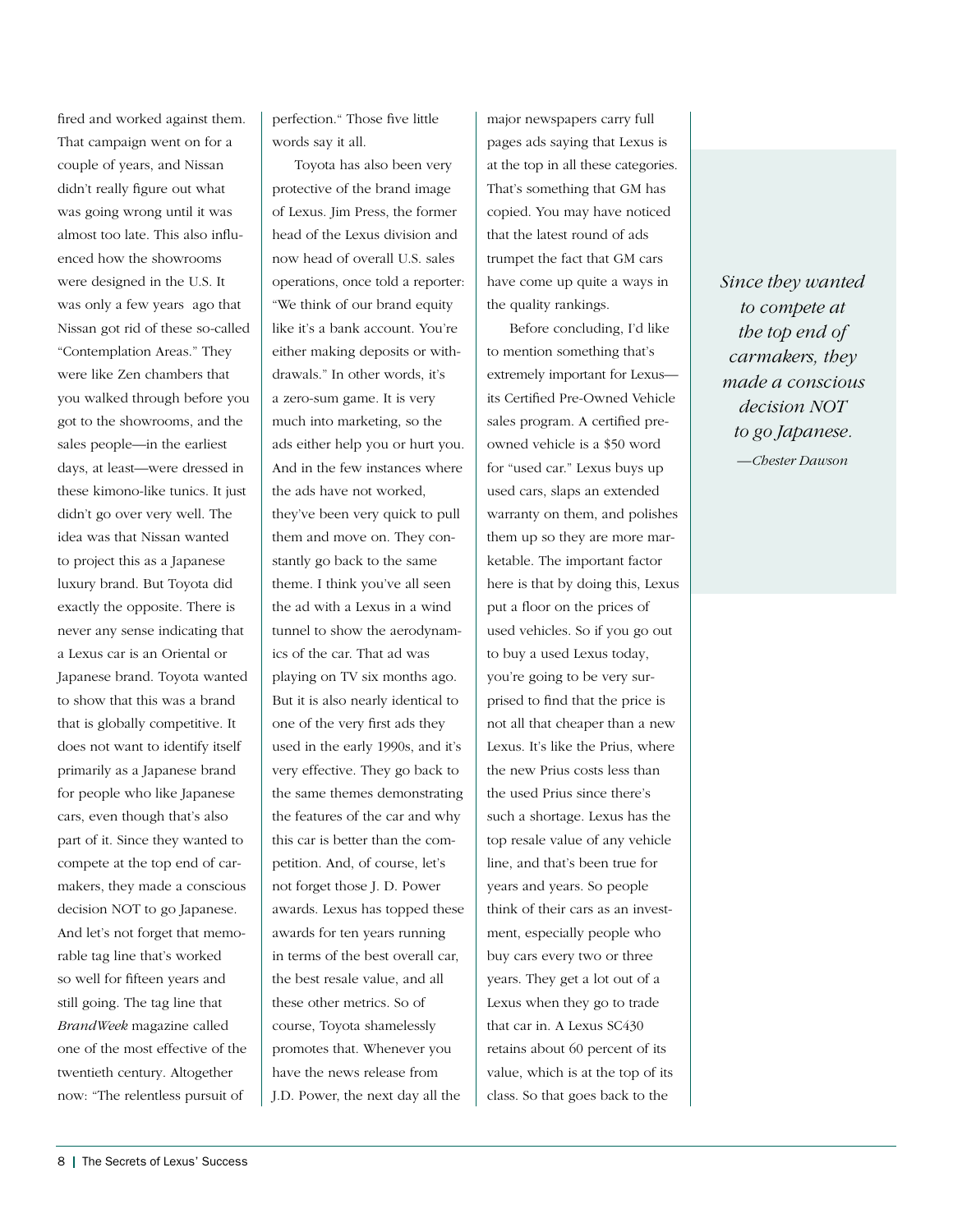original concept of "Value for the Money." That said, you can't put too much into this because the biggest critique of Lexus is that the cars are not that sexy. They don't have that impulse-buy factor to them. They don't have a real, true sports car. The one sports vehicle they have is the SC series, which doesn't come in stick shift and weighs about 5,000 pounds. So it's not truly what any sports car maven would consider a true sports car. But it does have a very good resale value and burled walnut paneling inside. It does have great leather seats, and that's what people who buy these cars tend to like.

Going forward, they have a couple of challenges. One is that they are selling so many cars, there's the risk of diluting the brand. Cadillac sold as many cars in the 1980s, and the bottom fell out for them soon thereafter. So that's something they have to be very careful about. They also don't have a halo product at the top end, but that's something they'll probably debut within the next few years. Toyota is moving toward debuting a Mount Olympus-like sports car, a 500 horsepower vehicle with a hybrid engine that works out to the same power as the V12 in an F1 race car. This is just a concept vehicle at this point, and they don't expect to sell a

lot of these cars when they do produce them commercially, but it's going to sit on the top end of the brand. It's the cool cars that draw people into showrooms. If Toyota sells even 10,000 of them, I'm sure it'll be happy and surprised. It will be priced between \$100,000 and \$150,000. It's designed to put a sense of coolness into the brand that has now become equivalent to what your grandfather drives. It's aiming to attract a new generation of car buyers.

# **DISCUSSION**

# **OUESTION**

 $\sum$  ou previously made a statement about Beef Wellington made at McDonalds. It seems to me that this is exactly what Toyota did. Part of their success is taking extraordinary efficiency, the McDonaldization of automobile manufacturing in the Toyota production system, and using it in the luxury market. I'd be interested in your comments if this is an applicable factor. Another thing you didn't mention is Toyota's service system, which was also a breakthrough initiative.

# CHESTER DAWSON

 $\boldsymbol{V}\boldsymbol{\mathcal{T}}$  hat I didn't mention, and was important for the success of the brand, is that Toyota went through great pains to set up a limited sales network. Even to this day, I think there are only 100 or 120 Lexus dealers in this country. They don't want one on every corner like Starbucks. That's another way to limit the growth of the brand and keep that aspirational value. The showrooms also incorporated a lot of nifty gestures. There aren't any desks in the Lexus showrooms. Instead, there are low coffee tables to prevent hard-nosed bargaining. Basically, by walking in there, you're agreeing to pay the sticker price, if not more. So they don't want to give the impression that they are going for the lowest common denominator. The showrooms also are very nice. On the West Coast, the showrooms use a lot of beige and tan; on the East Coast, there's a lot of black and gold. They're all very uniform, with lots of plush carpeting. It may seem obvious now, but at the time the Lexus line debuted, it was a revolutionary concept. You didn't get that in a Mercedes or BMW dealership. It was little things like offering you a cappuccino served in a piece of fine china and not a stale cup of coffee in a paper cup. When you came in for maintenance, they left a rose on the seat. These days they have weekend brunches for their customers who want the latest news on the latest models.

*There aren't any desks in the Lexus showrooms. Instead, there are low coffee tables to prevent hardnosed bargaining.*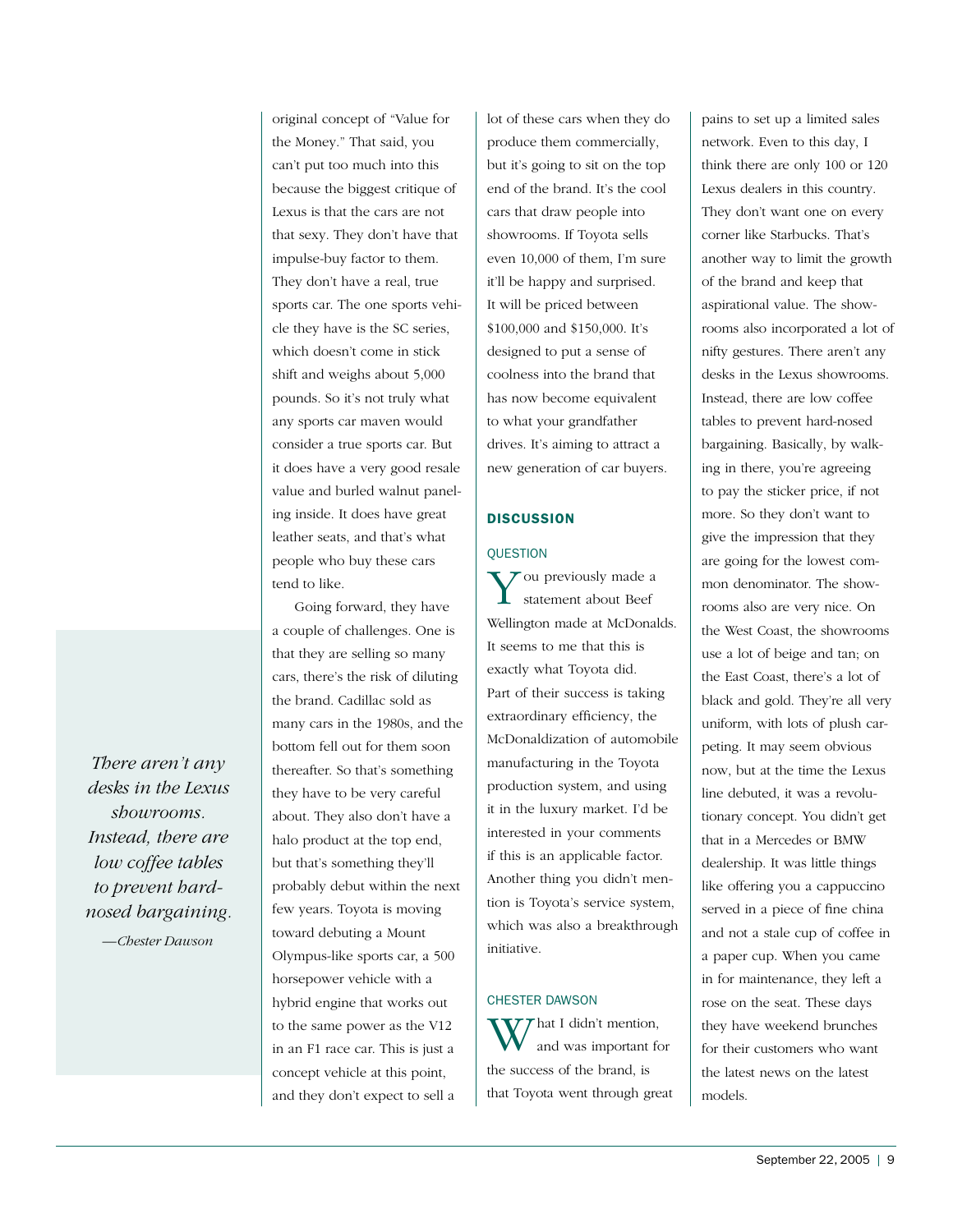Another key thing Toyota figured out was that a lot of Mercedes owners were unhappy with the fact that there was something of a "Black Box" effect with Mercedes dealerships. When there was a problem with their car, they took it to the dealer. Even if they stayed around and had a cup of coffee, they were walled off from the repair area, which didn't make them really feel comfortable. A day or two later, they'd get stuck with this huge bill for stuff they guessed they needed. But there was a real lack of transparency. So one of the things that Lexus did, which is copied by other luxury brands, is in each showroom they've got a huge glass wall that separates the sales area from the repair bays so you can see your own car. You may not know what they're doing, but you can see the repairmen working on it. These are all simple ideas, but the increased transparency took away a lot of the mystery behind marketing, selling, and repairing cars. Toyota was also very careful with which type of dealer got a Lexus franchise. The dealers had to put up a lot of their own money. They only went with certain dealers, with a certain amount of experience, who would be willing to subject their staffs to very rigorous training. No plaid jackets and no hard selling in a Lexus dealership. There was—and still is—intense training offered to salesmen over how they talked and sold cars.

There are some purists that say a Lexus is not a luxury car, since luxury cars are vehicles that are sold above \$50,000. And Lexus is really a middleclass luxury brand. Most of the cars that are sold are in the socalled "entry-level" line. The ES is, in essence, a fancy Camry. This also includes the RX SUV, which is also based on the Camry platform. However, whatever new technology the company has, it first goes into a Lexus and then filters down into other models. In terms of development, Lexus is all part of the bigger Toyota machine. Up until very recently, there wasn't a separate Lexus engineering department or separate offices within headquarters until, that is, Toyota realized it needed Lexus to be more than merely an arm of its U.S. sales unit. So up until now, the cars were developed very much like any other nonluxury car sold in Japan. Since the Camry platform is used for Lexus, one criticism is that all Toyota brand cars are bland and appeal to a very broad market. Despite the fact that this doesn't get them very far with car magazine editors, most people who buy cars want bland cars, not Ferraris or flashy vehicles. When it comes to laying down the cash for the

car, Toyota and Lexus aim for the middle of the bell curve.

#### **QUESTION**

W hy did they choose<br>to rebadge the Land Cruiser, which seems to be the only model they rebadged. Did they rush this car to market?

## CHESTER DAWSON

Yes, you're right about it being rushed to market. However, it's not the only Lexus car that's been rebadged. Purists will say the ES is basically a Camry with a few more bells and whistles. If you're interested in the ES, you should take a hard look at the Toyota Avalon, because you're going to save yourself about \$15,000. For the Land Cruiser, it was rushed into production because trade sanctions seemed almost inevitable. In 1995, the Clinton administration was under pressure to limit the number of Japanese cars imported, since American cars were not being sold in comparable numbers. To make a long story short, the sanctions were never imposed, but it went right down to the wire. Toyota had to plan for the sanctions, which meant a 100 percent tariff on luxury vehicles. Of course, out of all the luxury Japanese vehicles that were sold in the U.S., Lexus had the highest sales. However, the tariff was only

*Toyota was also very careful with which type of dealer got a Lexus franchise. No plaid jackets and no hard selling in a Lexus dealership.*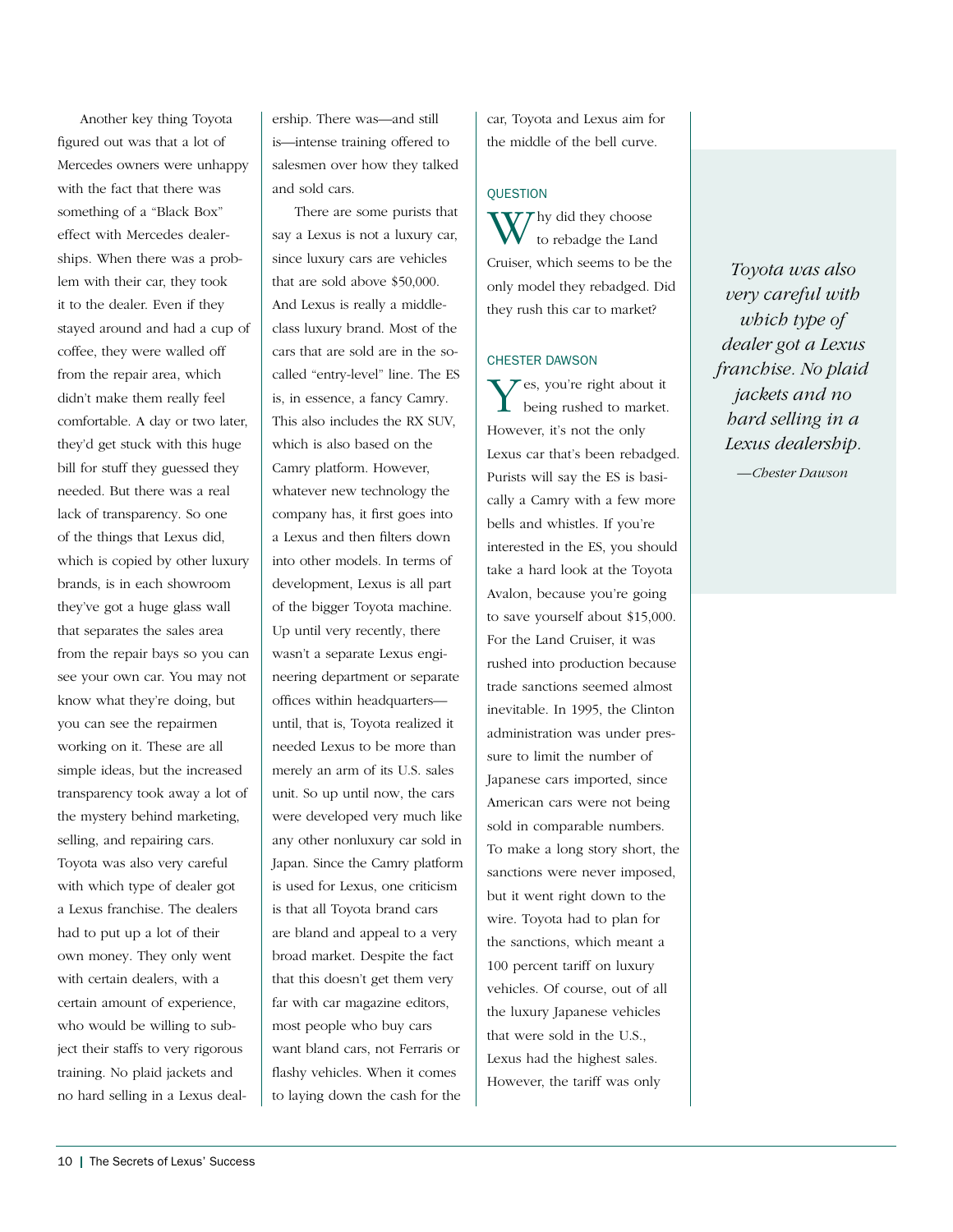

on luxury *sedans,* not on luxury SUVs. So Toyota rushed out the Land Cruiser, which is a much bigger SUV than even the subsequent RX. They took a car that they had been selling in Japan and a few other markets and slapped in leather seats and a few other nice touches, like wood paneling, precisely because it would not be subject to the impending tariffs as an SUV. And lo and behold, there was a market for this that they hadn't anticipated. That's when they started thinking about a low-end vehicle that married the merits of the "entry-level" ES with an SUV what become the RX. But in general, I think Toyota succeeded with its luxury line because they have fewer Lexus models that are rebadged when compared to Nissan's Infiniti and Honda's Acura. A lot of car buyers can see that some of the Infiniti and Acura

models are very similar to its cheaper counterparts, and yet they're sold for a few thousand dollars more just because of a fancier badge on the tail.

On a side note, Toyota finally opened the first Lexus dealership in Japan this August. I think the biggest reason why Toyota waited for so long is that they wanted to go global with the brand. They wanted everyone in the company to think about Lexus as a core division of Toyota, not just as an afterthought of the U.S. market. It also took Toyota fifteen years to build consensus internally, to come up with a new brand sales channel. Because Toyota already has five domestic sales channels, which is way too many, it was hard for the company to settle with dealers over which ones would sell the Lexus brand. Another reason for finally selling the Lexus in Japan is that the firm found

out that the car was being sold on Asian "gray" markets. Many luxury Toyotas would be bought in northern Japan, shipped out to Thailand, rebadged as Lexus, and sold back to Japanese customers. Japanese dealers even sold kits that changed your Toyota Celsior, the exact equivalent of an LS 430 in the U.S., into a Lexus because the latter's brand image was higher and more popular.

# **QUESTION**



# CHESTER DAWSON

ne of the biggest challenges is with the IS series, the sportier sedan. It's designed to compete with the BMW 3-Series, which would make some people laugh because it's really not everything that the 3-Series is in terms of brand image. For Toyota, one of its biggest problems is the fact that it has the highest average age group of buyer of any luxury brand, even higher than Mercedes and Cadillac. This is obvious because the type of people who buy luxury cars tend to be people who are already established in the world. But it's worrying because they don't have a lot of younger people aspiring to own a

*Toyota finally opened the first Lexus dealership in Japan this August. I think the biggest reason why Toyota waited for so long is that they wanted to go global with the brand.*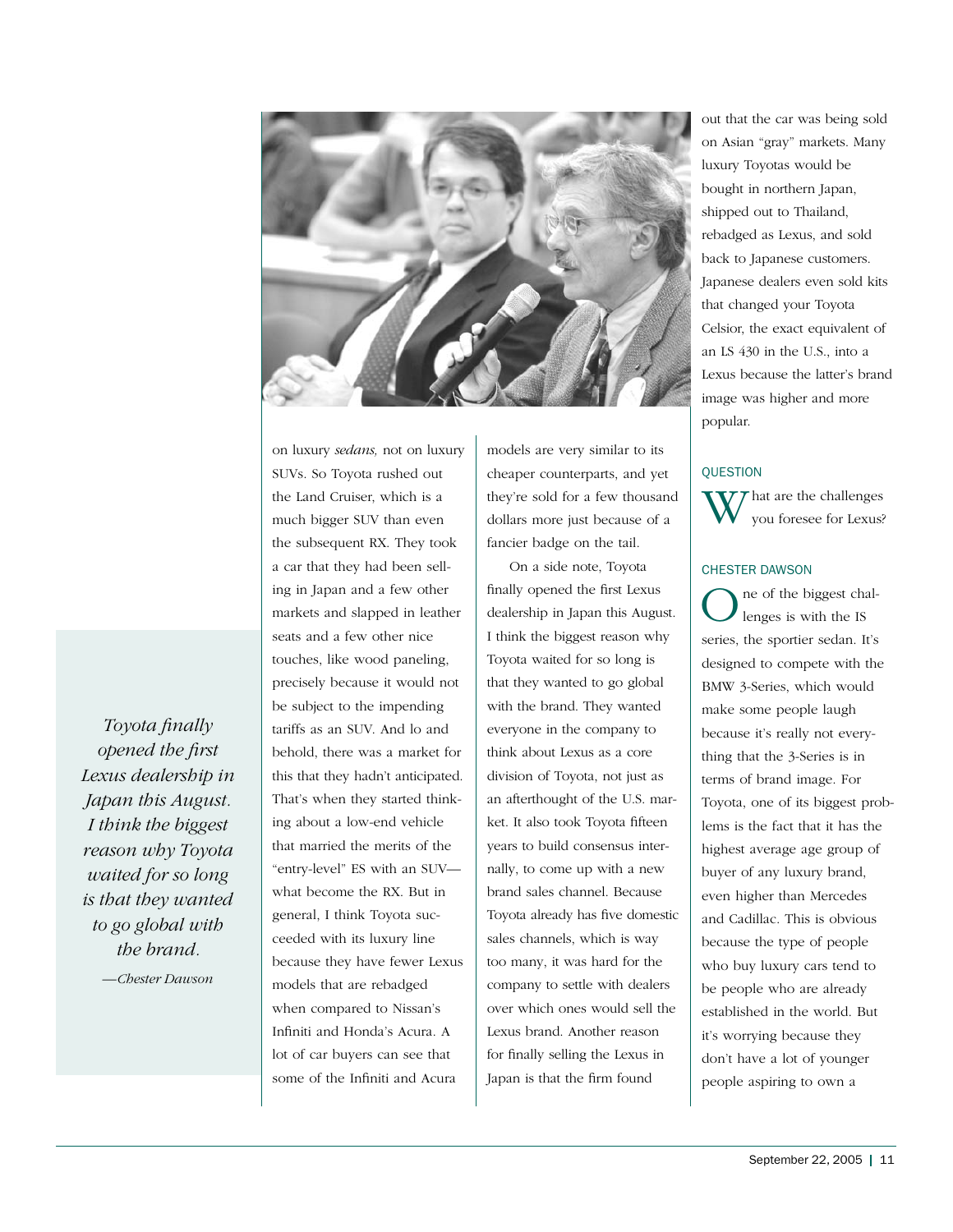Lexus, at least, not as many as they have had in the past. So to deal with this, Toyota is trying to get a little more sporty with the IS. Toyota is trying to get past mimicking Mercedes and develop its own brand identity. If you notice the newer IS cars, they've got this shimmering blade look running down the edges of the bonnet that was intentionally designed to look like the blade of a Samurai sword. You might not have noticed this until I said something, but Toyota wanted something that Mercedes or BMW didn't have; their own brand identity that's a little hipper and younger.

Toyota also has to separate itself more from Mercedes, and one way to do that is by integrating a lot more hybrid technology. There's the Toyota brand Prius, but the newer Lexus cars are all going to be hybrid-option cars. The RX SUV is already being sold as a hybrid, a big selling point since there isn't any other luxury brand that has hybrid technology. And even if you don't buy a hybrid, it's nice to know that the option is there; the consumer thinks that they are buying a brand that has a hybrid car, which makes Lexus look very progressive and forward thinking. This is tapping into the bobo mentality I mentioned earlier. It makes people feel good about the brand.



If you buy a Cadillac Escalade, you may love it, but it's a guilty pleasure. Whereas if you buy an RX 400h hybrid, you're paying a lot over sticker price for a vehicle that doesn't get that much better fuel mileage, but you can have your cake and eat it too; it's an SUV and gets great fuel mileage. Even if the technology is not revolutionary in what it does with fuel mileage, it certainly helps build up the brand image.

# **OUESTION**

W hat would be your<br>suggestion for GM, Cadillac, Ford, and Jaguar to compete better with Toyota?

# CHESTER DAWSON

 $\mathcal{T}\mathcal{T}$  ell, one thing is quality, and GM has gone a long way toward addressing

that. In fact, it's ironic that Mercedes is dropping like a stone in the rankings. They're basically in a free fall in terms of J.D. Power rankings, whereas GM has moved up quite a bit. And their vehicles' quality has improved dramatically. It's going to be years before car buyers equate GM with the same type of quality that Lexus has come to be associated with. But that's probably the biggest factor of all. The other thing would be the type of product. I think GM, like it or not, has been designing its cars with geometric shapes that embody a rougher, more aggressive style. It's cut out a new identity for them. For Jaguar, it's the same thing the quality problems and cost problems. A Lexus is no longer the bargain that it once was,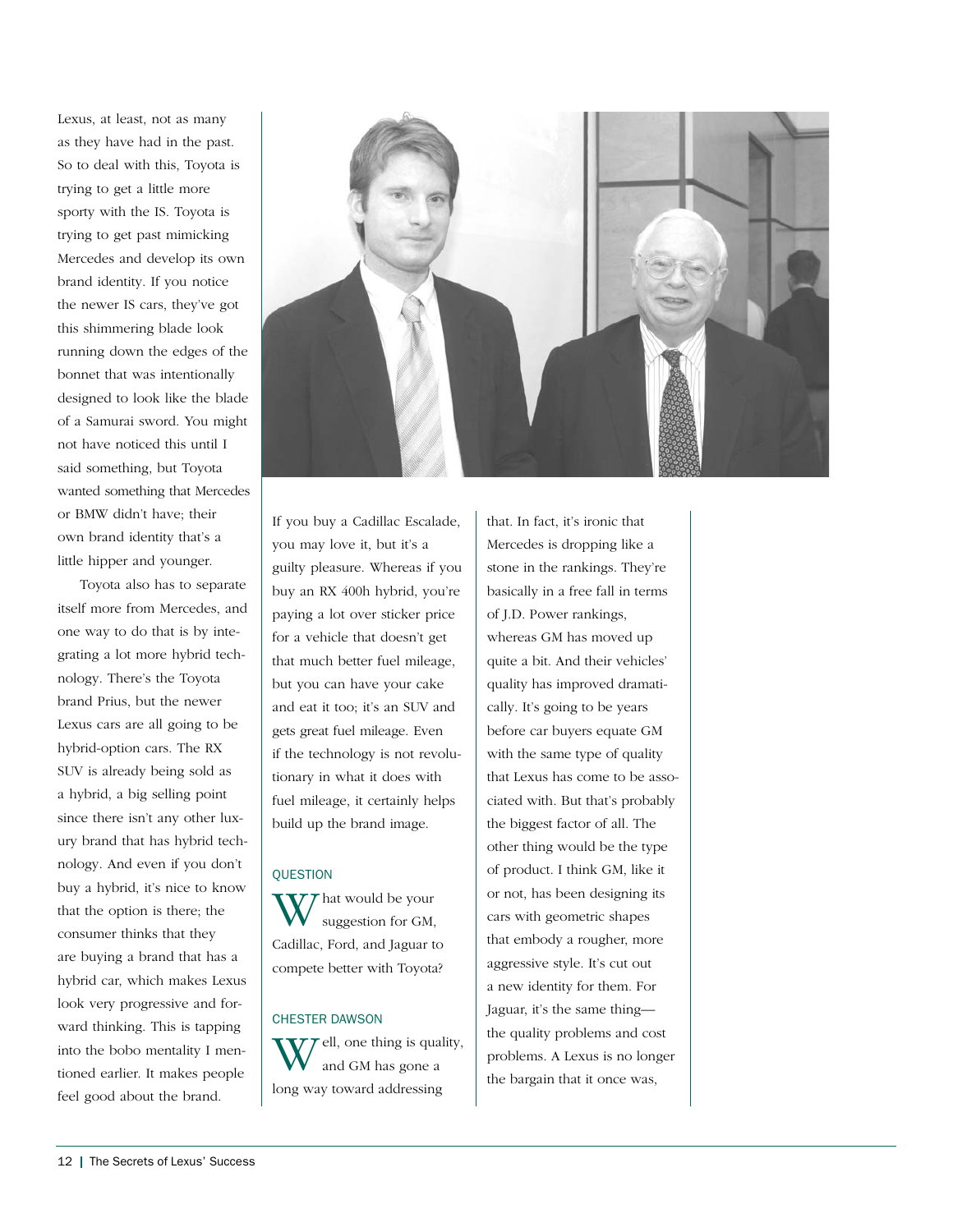*Toyota's goal is to grow as fast as the overall luxury market, but not faster. —Chester Dawson*

but it is still competitively priced. The exchange rate can monkey around with that a little bit, but, in general, Lexus tries to underprice the top-of-the-line Mercedes and BMWs. And in terms of performance, speed, fuel savings, trunk space, and things like that, Lexus is actually equal or better. It may not have the image that an S-Class has, but in many ways, it is still a great value. Also, listening to customer feedback is really a big part of what makes Lexus successful. This is not just a Toyota philosophy, but the company believes that you've never reached an "optimum" level. There's always a little bit more that you can do each year. So I think that has started to filter through to even places like GM, which for years would send teams of engineers to Toyota City and read all the books on the "Toyota Way" to no avail. And a lot of people at the top of Toyota Motor Sales in the U.S., I would say about 60–70 percent that work for Lexus, formerly worked at Ford or GM. A lot of these employees are guys who felt like they were banging their heads against the wall for years until they basically gave up and decided to go to a Japanese carmaker. I think that's changing these days, but it's been a long time coming.

#### QUESTION

You mentioned that during the mid-1990s and over the past two years, Lexus saw sales flatten a bit. Do you think the introduction of hybrid cars to their core line is going to be Toyota's next saving grace? Also, since Toyota and Honda have quite a leg up in the hybrid market, do BMW and Mercedes have a chance at catching up?

## CHESTER DAWSON

 $\bigcap$  ales have flattened a little  $\bigcup$  bit. One misleading thing is that as Toyota's share of the market grew; it continued to see double-digit gains. But they have ridden a growth wave in luxury cars overall. The percentage of luxury cars sold compared to the total market grew very rapidly throughout the 1990s and that is something the automaker expects to continue. There is a concept called the "democratization of the luxury market," which means that more people than ever are buying luxury cars. Now the auto market as a whole has been growing pretty rapidly, up to about seventeen million vehicles per year. It wasn't that long ago that thirteen or fourteen million was considered a good year. So more cars are being sold, and, of those cars, there are more luxury cars being sold than

ever before. People are deciding they are going to save to buy a luxury car even if they don't typically fit into the luxury car buyer demographic. Also, when the cost of living fell in the 1990s, people were saving more, and that excess savings went into luxury cars. The company is debating today about whether it should continue to push for double digit growth, or whether it is time to start dialing back a little on the volume and instead sell more expensive vehicles. The hybrid RX is a perfect example of that. It sells for four or five thousand dollars more then the standard RX, but it's basically the same vehicle. It has a little more horsepower and gets you a few more miles to the gallon, but it's not a dramatic change. Or is it better to sell more cars by offering 0 percent financing like GM? But I think what they would like to do is to retain price increases, which they do steadily every year, and integrate more expensive models. I've been told that Toyota's goal is to grow as fast as the overall luxury market, but not faster. So if the luxury market actually starts to fall, I don't think Toyota would be that disappointed if Lexus sales started to fall as well, as long as the profit-making capacity kept going. In the 1980s, Toyota aimed for volume.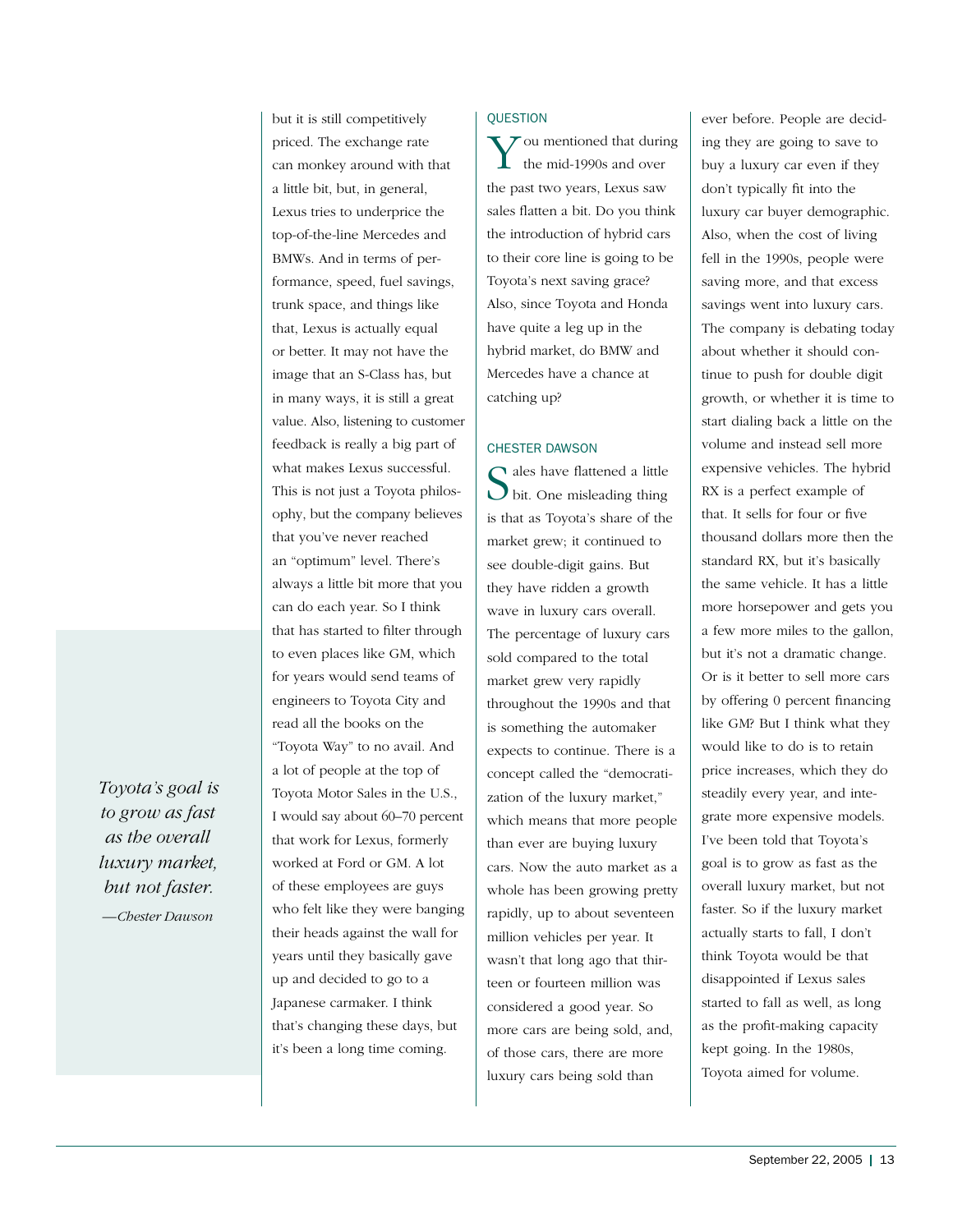With the introduction of Lexus, the company went in another direction, and I believe it will probably continue to do so. It'll be interesting to see what happens by the end of the year since Toyota raised its prices at a time when everyone else cut them.

#### **OUESTION**

There's a belief among **L** many Chinese and Japanese producers to send their top-quality products to the U.S. market and leave the second-rate products to the rest of Asia because they think Asians don't appreciate, or don't have the money to buy, a top brand. Is this the case for Toyota and Lexus in particular?

#### CHESTER DAWSON

You're absolutely right, but only until two or three years ago. There was a sense that the newest, priciest products were often only debuted in Japan or North America, and companies only sold older and second-tier cars to other markets. However, the Internet changed that. These days, if you ask any top Japanese car manufacturer what they are selling in China, it's not that different from what they are selling in other markets. Sure, some of the cars have slightly different designs and color that are tailored to

each market, but essentially, the car is made with the same platform and core technology. It is now so easy to check with a couple of mouse clicks to see if the car sold in your country is the same as the one sold in the U.S. From the automaker's point of view, that's tough, actually, since it's easier for them to debut the newest technology in Japan first, then the U.S., and then take it to other markets. Now they have to do it all simultaneously, and that is a big challenge. It is true that the vehicles made in China are not at the same quality level of the vehicles that are made in Japan and the U.S., but that is changing quickly, too. Every vehicle maker, not only the Japanese, has a goal to get the vehicles made in China up to the standard of the vehicles made elsewhere within five years. One reason for the lower quality in China is that the materials that are secured locally come from suppliers that are still new to the market, and workers don't have the training like the workers in Japan and the U.S. The situation was also true when Toyota first started making cars in the U.S. in the 1980s.

#### **OUESTION**



late corporate value, they often include the value of a particular brand. What's Lexus's value to Toyota in those terms?

#### CHESTER DAWSON

L et me answer this in two parts. First, valuing intellectual property has been going on in the U.S. for about ten years, if not longer. Whenever there is a merger, for example, analysts have to assign value to these intangibles. This concept is only coming to Japan right now. For example, Toyota's cars are sold worldwide, yet all the earnings are booked in Japan. So, there is a weird situation, where almost all the Lexus cars are sold outside of Japan, but for statistical purposes, the profits are booked in Japan because most of them are made in Japan, except for a few in Canada. Toyota has been very reluctant to shed light on how much money they make on Lexus. Part of it is for tax reasons and corporate competitiveness, but I don't think they have come to grips with viewing their brand as intellectual property that needs to be calculated.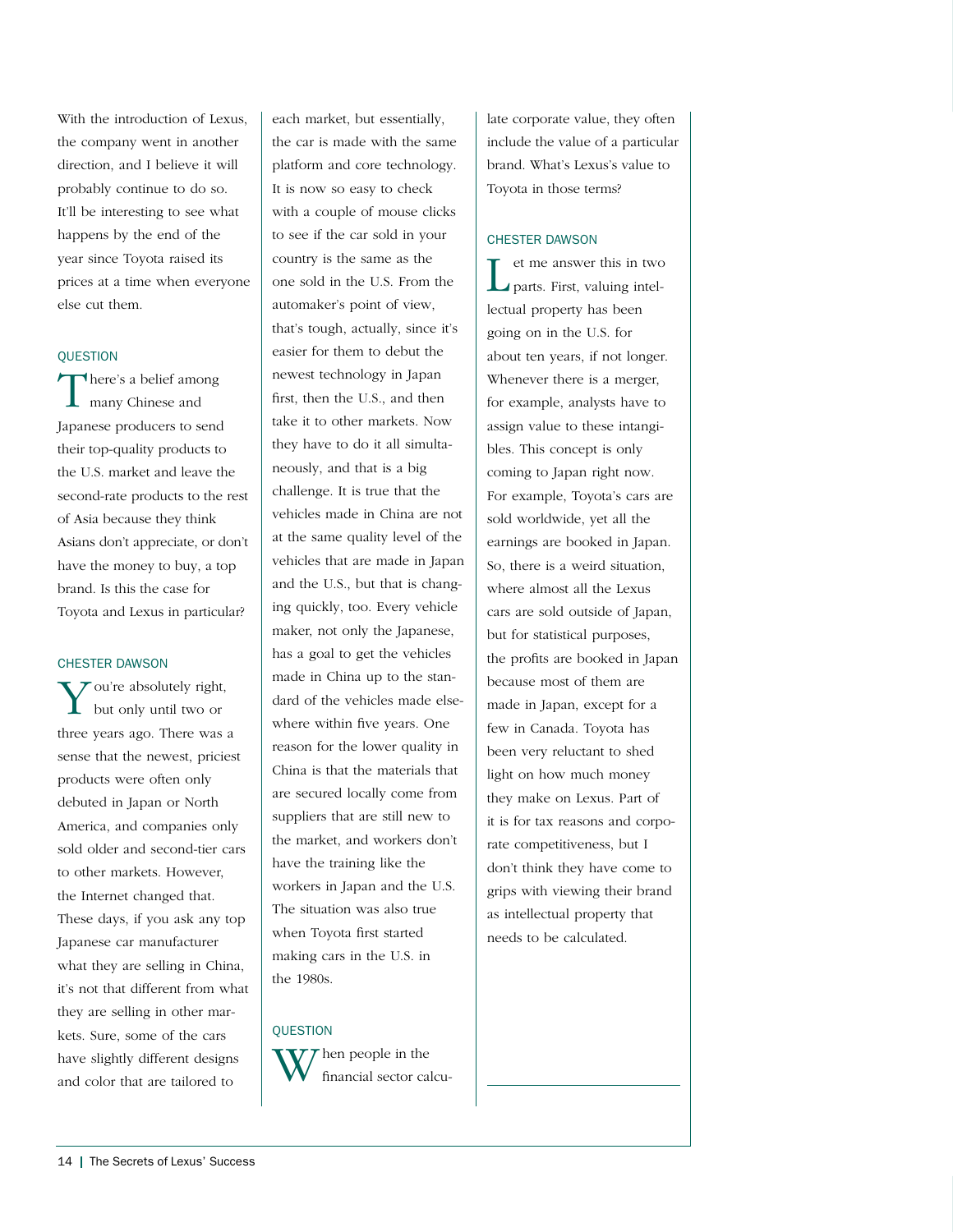#### レクサス成功の秘密:トヨタの高級車市場参入戦略

ビジネスウィーク誌ニューヨーク本社編集者 チェスター・ドーソン氏 2005年9月22日

#### (抄訳)

1970年代や80年代当時、米国でのトヨタのイメージは故障の少ない安い車のメーカーというも のだった。お金の余裕はほとんどないが、毎日の通勤用に故障が最小限の車が欲しい場合の選 択肢といえばトヨタだった。そのようなイメージも、90年代に登場したレクサスのおかげで今や一 変している。自動車愛好家の間には中間層向け高級車との見方もあるが、現在ではレクサスは 贅沢品と同義語といえる。レクサスの米国での売り上げは、高級車市場の重鎮であるメルセデス・ ベンツやキャデラックを軽々と上回り、その背景にはトヨタの優れた秩序だったマーケティング戦 略があった。 時間と資金を豊富に投じて綿密なリサーチを行うという同社の哲学は賞賛され、広く 他の自動車メーカーや学生らの研究対象となり、世界で最も成功した自動車メーカーのうちの1 社としてのトヨタの地位を確固とした。

高級車市場への遅参者であるにもかかわらず、トヨタはどのようにして競争に打ち勝ったのか? ホンダや日産といった日系の競合相手、およびフォードやゼネラル・モーターズ等の米系の競合 相手と比較した際の戦略の違いは何か? これらの疑問に答えるために、コロンビア大学ビジネス スクール日本経済経営研究所はビジネスウィーク誌の編集者で米国にて9月22日に発売された 新刊書 『Lexus: The Relentless Pursuit』(邦題:レクサスー完璧主義者たちがつくったプレミア ムブランド、2005年6月発行、東洋経済新報社)の著者でもあるチェスター・ドーソン氏を招き講 演会を催した。このプログラムはコロンビア大学ウェザーヘッド東アジア研究所と共同で開催され た。

80年代前半までに世界の自動車市場で8%のシェアを確保したトヨタにとって、レクサスの開 発は論理にかなった展開だった。主に独身で最初の車を買おうとしている米国の消費者向けに 低価格車を大量に販売したトヨタは、これらの顧客が年齢を重ね、結婚し、安定した職業を得て 収入が増加するにつれ、顧客をつなぎとめることの必要性を認識した。 こうして同社は、カムリを 土台に、通常は BMW やメルセデス・ベンツ等の車にしか装備されない追加機能を兼ね備えた高 級車の研究開発を開始した。 ドーソン氏は、トヨタは文字通り何百名ものエンジニアや技術者を 登用し、各部品にいたるまで同等、またはより良いものをより低価格で製造すべく研究を重ねたと 説明した。トヨタはまた、フォーカス・グループを幅広く利用してドライバーの高級車に対する嗜好 を調べ、調査結果を最初のレクサスの開発に反映させた。

(次頁へ)